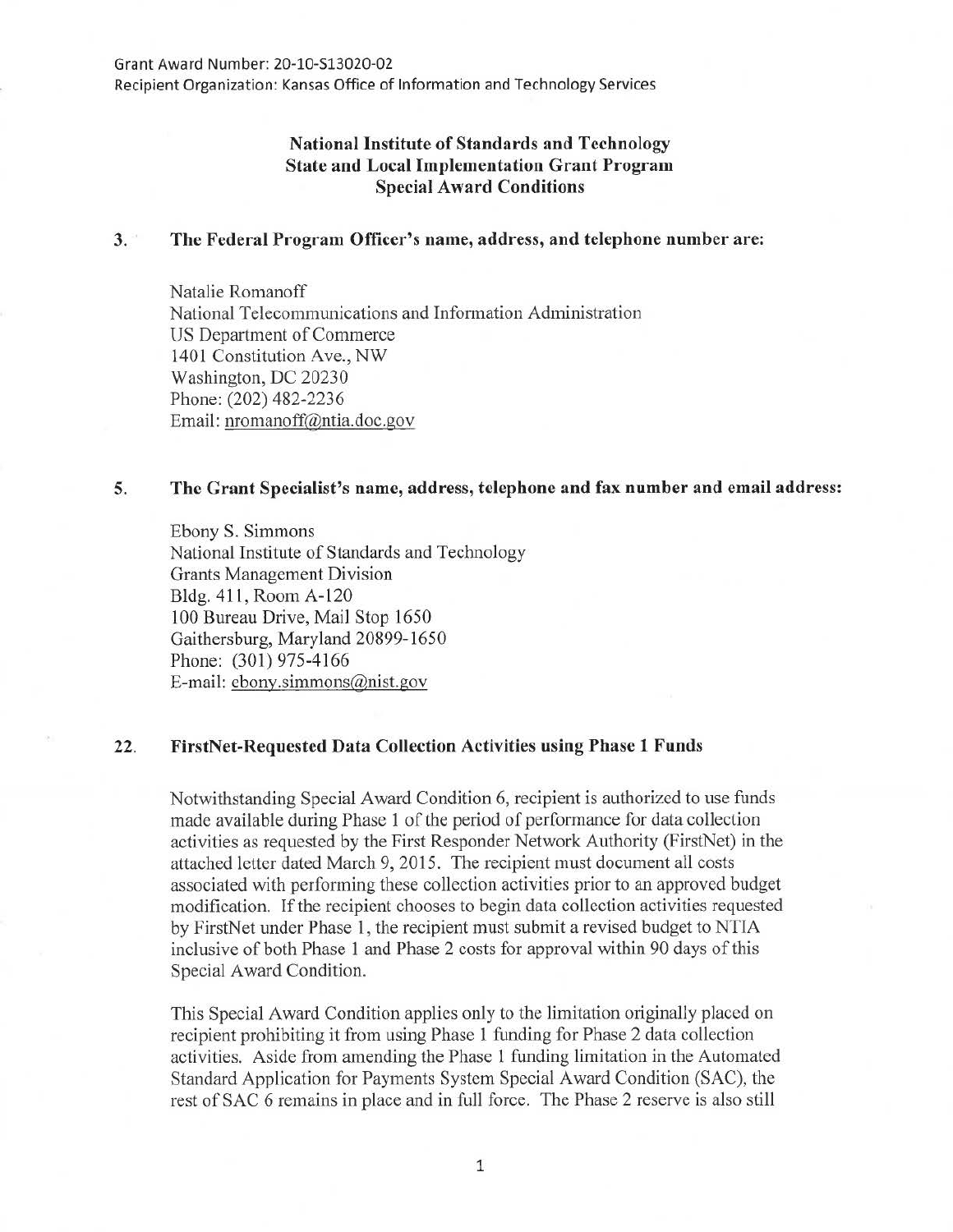#### Grant Award Number: 20-10-513020-02

Recipient Organization: Kansas Office of Information and Technology Services

in place until the Grants Officer releases the 50% reserve funding through another award amendment. Additionally, recipients may not perform other data collection activities with either SLIGP or matching share funds. Such costs may be disallowed under the award.

## 23. Memorandum of Agreement Template

Notwithstanding Section ll.B of the SLIGP FFO, the recipient is no longer required to develop a MOA template by the end of the period of performance. The recipient, however, may still charge reasonable and allocable costs of developing a MOA template to the award, if the recipient determines that developing a standardized MOA is necessary to the project. If the recipient no longer will develop a MOA template, the recipient should notify NTIA in writing. If a revised budget is necessary to move funds initially budgeted for the MOA template development to another object class category, it may be done at the same time as the revised budget for FirstNet-requested data collection activities is submitted.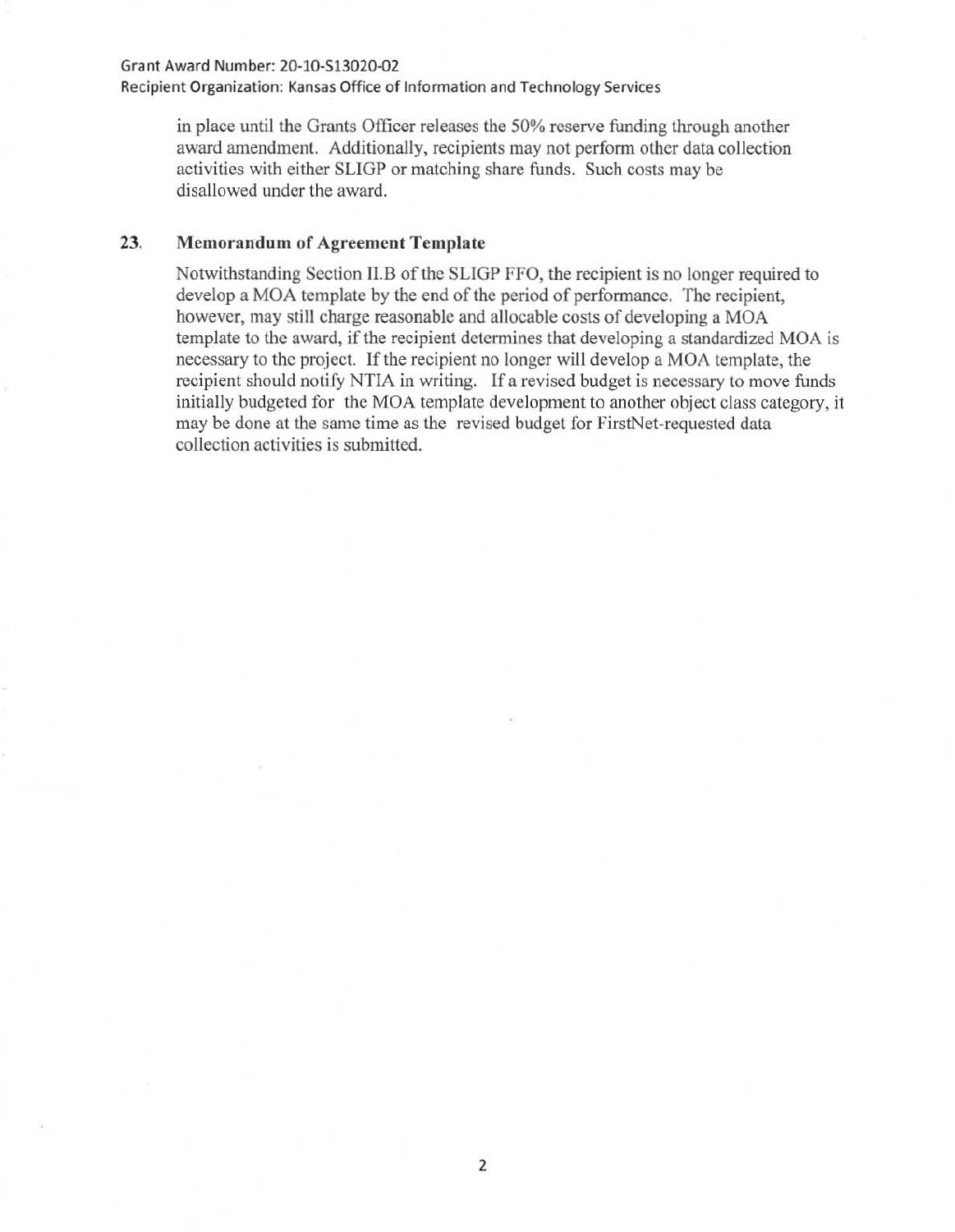

March 9, 2015

The Honorable Lawrence E. Strickling Assistant Secretary for Communications and Information U.S. Department of Commerce 1401 Constitution Avenue, N.W. Washington, D.C. 20230

RE: SLIGP Second Phase- Finalized Data Collection Elements

Dear Assistant Secretary Strickling:

The First Responder Network Authority (firstNet) has confirmed its approach to data collection for the second phase of the State and Local Implementation Grant Program (SLIGP) following meetings with, and the receipt of input from, the State Single Points of Contact (SPOCs). Based on the processes and anticipated timing for the development of the Comprehensive Network Solution(s) Request for Proposal and State Plans for building, operating, and deploying the nationwide public safety broadband network, along with the feedback from many SPOCs, FirstNet has concluded that the attached data collection elements are those that would be useful for the second phase of SLIGP and will pursue accordingly.

The attached data elements are intended to maximize the collection of stakeholder inputs for FirstNet's planning process to help shape the Nationwide Public Safety Broadband Network acquisition and ultimately the State Plans that are delivered to each Governor. In particular, FirstNet will request data from the States on five general topics:

- 1) Coverage- desired coverage areas and deployment phases
- 2) Users and Operational Areas information on potential user base and their operational areas
- 3) Capacity Planning- information on applications and data usage
- 4) Current Providers / Procurement information on current service providers, plans, and potential barriers to adoption
- 5) State Plan Decision- documentation of the process and potential barriers for State Plan decision-making

I thank you for your prompt attention to this matter and, as always, look forward to our ongoing partnership on SLIGP endeavors.

Sincerely

TJ Kennedy Acting Executive Director First Responder Network Authority

Stephen Fletcher, Associate Administrator for Public Safety  $cc:$ National Telecommunications and Information Administration